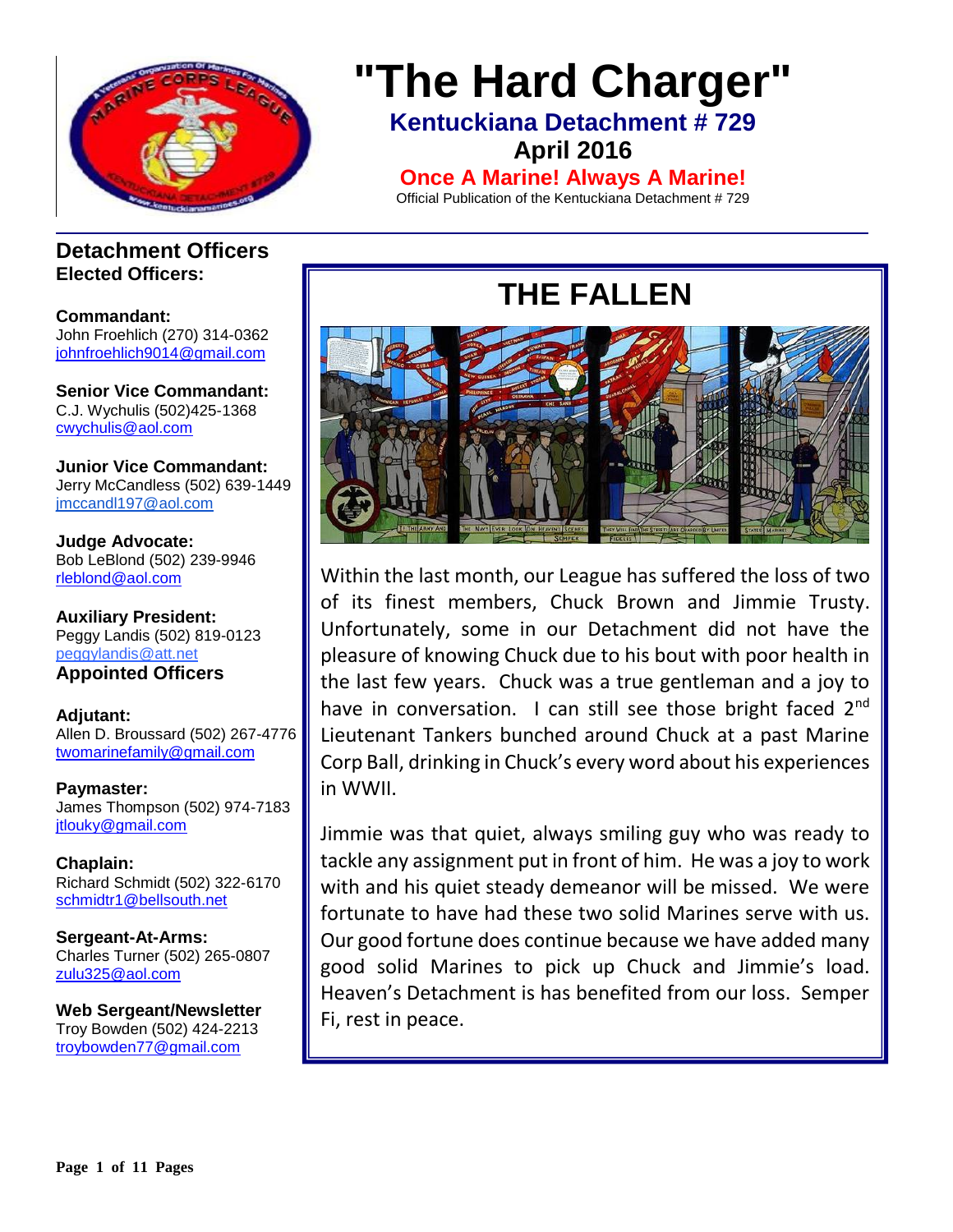# **Memorial remembering the fallen ~ Semper Fi**

 **CHARLES J. "CHUCK" BROWN JIMMIE W. TRUSTY United States Marines 82 Years in age WORLD WAR II AND KOREAN WAR VETERAN** 



**On Monday, March 21, 2016, Kentucky Marines were saddened by the passing of GySgt Charles J. "Chuck" Brown, age 92. For those of us who were fortunate to have known him, he will live on in our hearts and memories for years to come. He was truly a Kentucky gentleman, who served his country with great** distinction. **Chuck Brown possessed that quiet and reserved presence of a humble American patriot, which we have come to deeply respect and honor. Although he earned a chest full of medals during his Marine Corps service, he spoke little of his participation in the epic struggle of Guadalcanal, Bloody Tarawa, and the climactic Battle of Okinawa. Having survived World War II, he again answered the call on the frozen tundra of Korea, before embarking on a career at Naval Ordnance at Louisville, Kentucky. It was men like Chuck Brown, who motivated and inspired our generation to follow in their footsteps. They are leaving us daily in large numbers. We honor their memories by living our lives** 



**with the values they imbued in us by their great service, not only to our nation, but also to freedom loving people throughout the world. Although he is gone, Chuck Brown will always be a part of our Kentucky Marine family.**

**It is with heavy heart that we announce the passing of our member Jimmie w. Trusty. Jimmie joined Detachment in 2005 and has been a life member since 2007. He was a dedicated volunteer for the past ten years with the Toys for Tots campaign. He also was on the Visitation Detail and the Rifle Honors Detail for most of the same period. He was reliable, kind and dedicated to the Marine Corps League (Kentuckiana Detachment). He was a cherished member of the Detachment and will be sorely missed.**

**Both Marines were laid to rest by their fellow members of Marine Corps League, Detachment #729, in a respectful patriotic ceremony, witnessed by family and friends, both at church and cemetery.**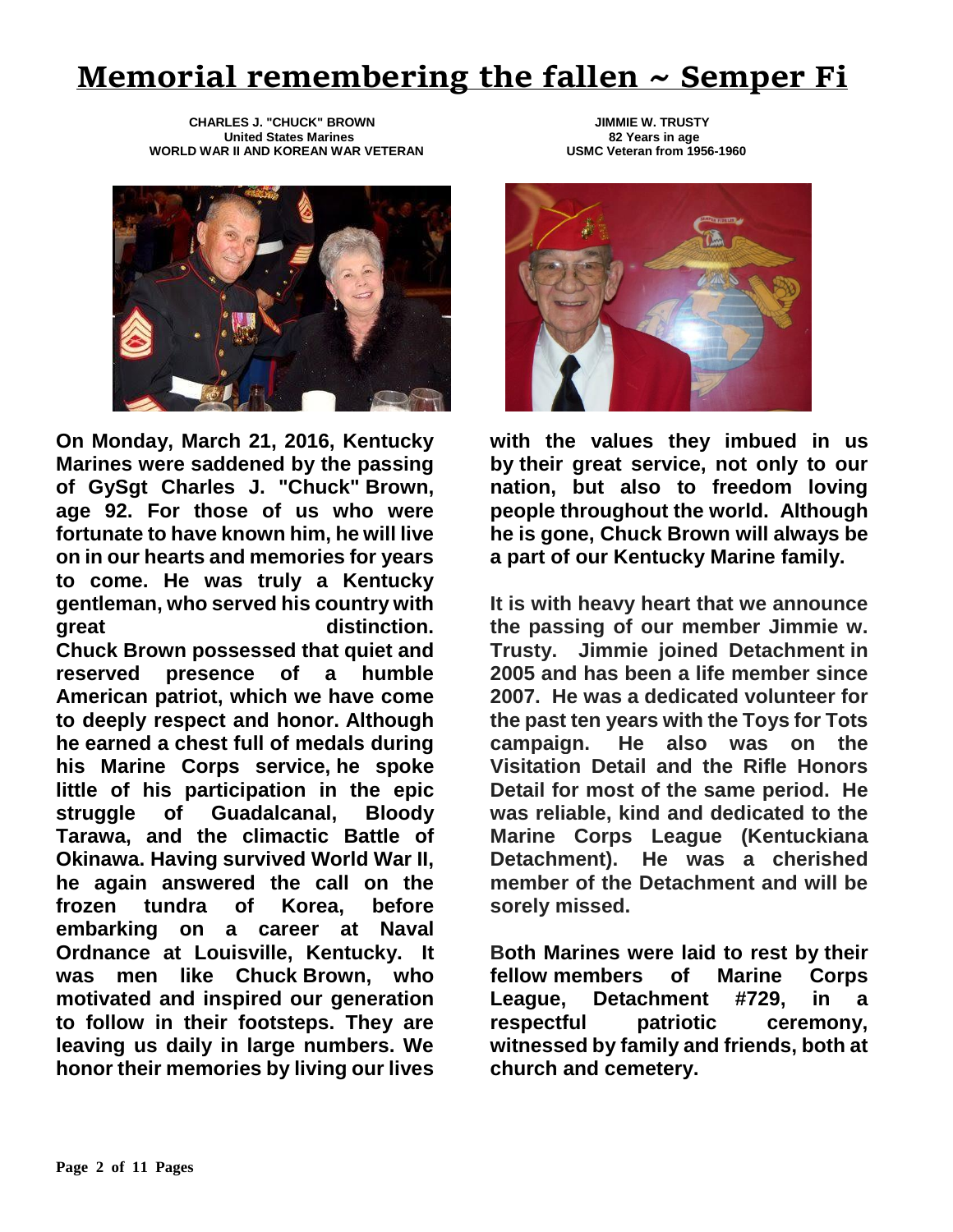# COMMANDANT'S MESSAGE……..

Had this great idea! Many of us are Life Members and therefore have pretty much a free ride as far as membership fee goes, right? So I suggest to Bob Cross that we might propose to those so inclined, maybe we might pay a "membership fee" just because! Bob says, (in a low gruff voice) "what about other stuff I already pay for and the volunteer hours"!

SHAZAM…he is right….. dumb idea John!

To illustrate Bob's point, this Detachment, members and League combined, contributed \$2500 toward the Garrett Thomas Fund request! That's just the latest in a series of "Marines Helping Marines" request we have responded to in recent months. Over 1,200 hours of labor have been contributed by members and spouses to the renovation of our Marine House. On top of that, our Honors Visitation and Rifle Detail probably have over 200 hours honoring our fallen brothers and sisters in March alone. WE ARE PAYING OUR DUES!

I am proud to be able to say, I am Commandant of Detachment #729. Bob, thanks for helping me get my head on straight …again I repeat, dumb idea John.

# $\sim$  ~ ATTENTION MARINES ~ ~

Marines and Spouses are Cordially Invited Open House Social MARINE HOUSE Sunday, April 17 1 pm to 4 pm Heavy hors d'oeuvres RSVP how many by april 13 to: [usmc7459@gmail.com](mailto:usmc7459@gmail.com) or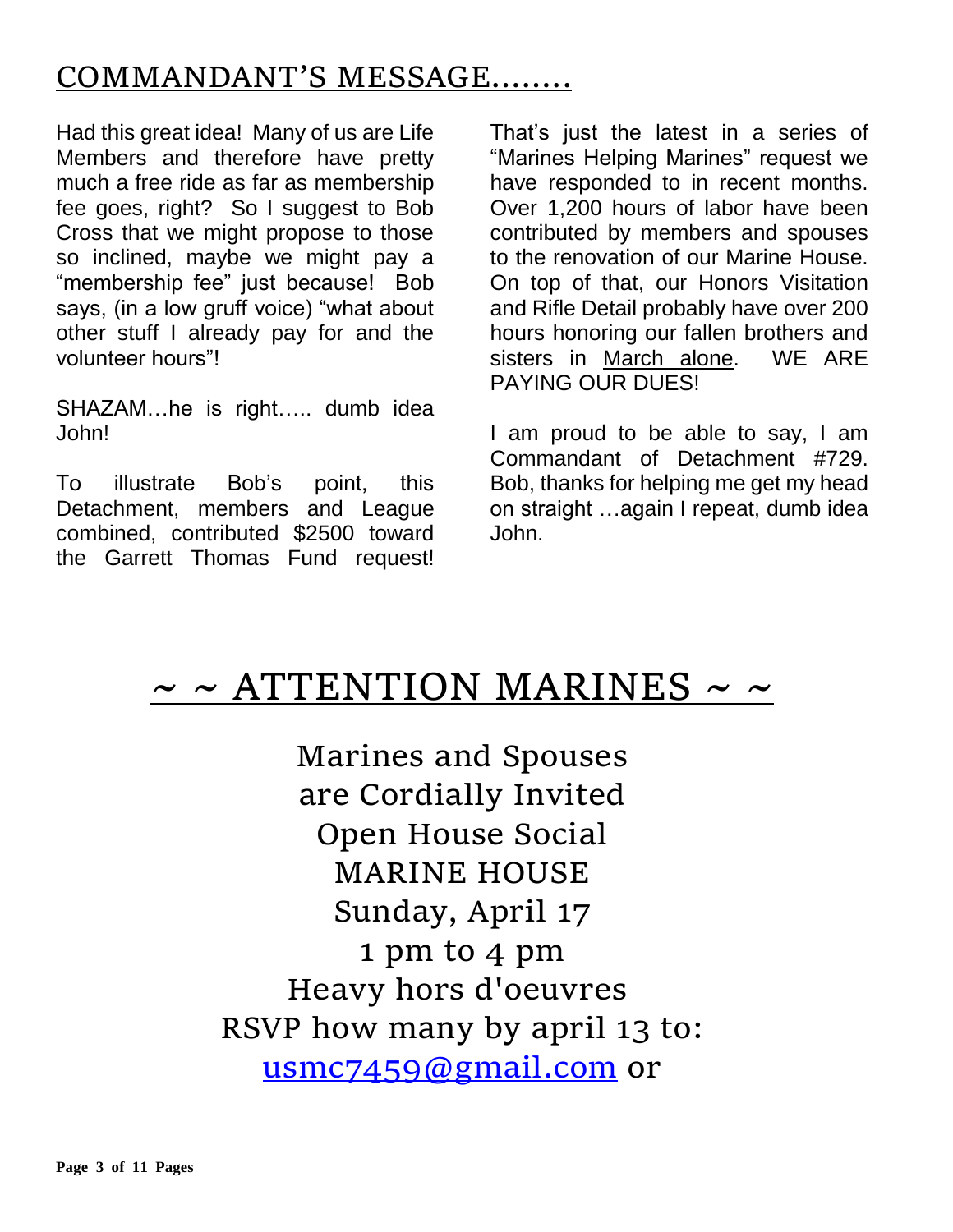## 270-314-0362

# STRAP ON YOUR BIB ……….

And bring a big appetite to our meeting on the  $18<sup>th</sup>$ . Mary B and a cooking crew consisting of Richard and Judy Schmidt and Bob Wolfe are preparing a dinner consisting of spaghetti, bread and drink for \$5.00. This gathering will give members and opportunity to meet and greet our guest speaker before the meeting. The Ladies Auxiliary is offering dessert for sale. Serving starts at 1730 and continues until 1845 or until they run out of food first. Please rsvp "spag dinner for #?" to 270-314-0362 or email [usmc7459@gamil.com.](mailto:usmc7459@gamil.com) Please specify "spag dinner".

As a reminder, our speaker for the evening program is the Morehead College sculptor and former Marine Stephan Tirone who sculpted the statue commemorating the heroic stand of Medal of Honor Recipient Col. William Barber. At Chosin Reservoir, Barber and his men unquestionably saved many Marines but at a horrific cost in casualties to his company. It will be a very interesting and entertaining meeting.

## APRIL UPCOMING EVENTS…….

| <b>ROVING MESS:</b>      | 12 April 2016 at 1100 Rumors Restaurant, 12339 Shelbyville Rd.<br>Please RSVP to Bob LeBlond 502-239-9946 or Email rleblond@aol.com |
|--------------------------|-------------------------------------------------------------------------------------------------------------------------------------|
| <b>BOARD MEETING:</b>    | 13 April 1830 hrs (Wednesday) Marine House                                                                                          |
| <b>OPEN HOUSE:</b>       | 17 April 1300 to 1600 (Sunday) Marine House (see above)                                                                             |
| <b>SPAGHETTI DINNER:</b> | 18 April 1730 to 1845 (Monday) Marine House \$5.00 person                                                                           |
| <b>GENERAL MEETING:</b>  | 18 April 1900 hrs (Monday) Marine House                                                                                             |

# From the Chaplin's Desk:

### **The Mysteries of Spring**

**I look out the window and I am amazed. Just a few weeks ago the world seemed so lifeless and now everything seems to be alive! Spring is here again. It is truly a part of the mystery of God's creation.** *"For since the creation of the world God's invisible qualities – his eternal power and divine nature – have been clearly seen, being understood from what has been made, so that man is without excuse* **(Romans 1:20). There is so much about His creation that amazes us.** 

**At this time of the year I am reminded of something really amazing.** *"For God so loved the world that he gave his one and only Son that whoever believes in Him shall not perish but have eternal life" (***John 3:16). At this time of Easter we are reminded of the sacrifice that** 

**God made of his son Jesus, so that we could have eternal life in heaven.** 

**In John 14:1-6 Jesus comforting his disciples tells them that he is preparing the way to eternal life. Thomas, one of the disciples, asks Jesus***,"Lord we don't know where you are going so how can we know the way?"* **And Jesus answers,** *"I am the way, the truth and the life, no one comes to the Father except through me".* **God offered everyone in the world an opportunity to eternal life in heaven thru His son Jesus. Some might ask, "How do I receive this gift of eternal life"? Romans 10:9 gives us the answer.** *"That if you confess with your mouth that "Jesus is Lord" and believe in your heart that God raised him from the dead, you will be saved".*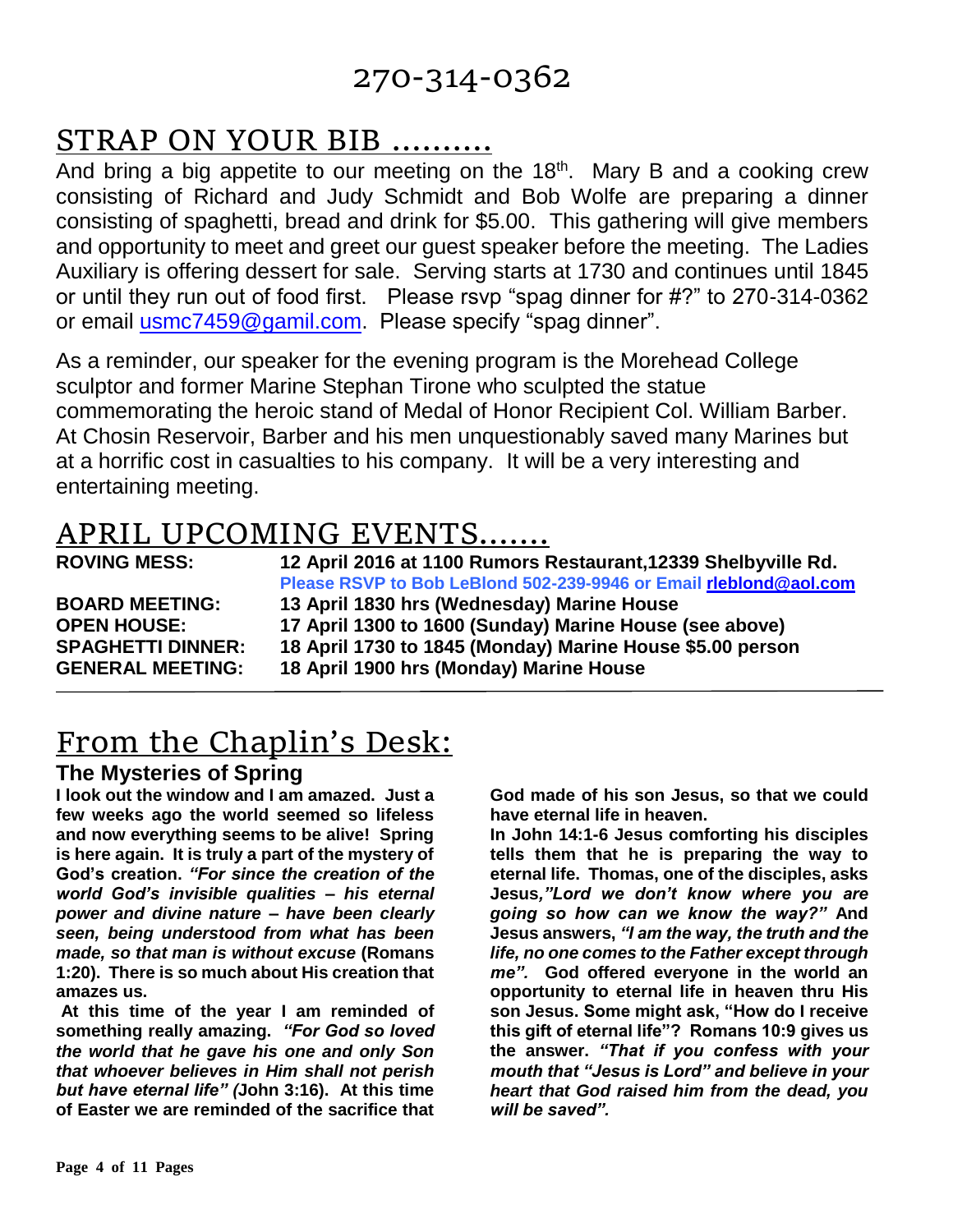**God's salvation is right in front of us. He will come to us wherever we are. All we need to do is respond and accept His gift of salvation. Jesus said** *"Here I am! I stand at the door and* 

*knock. If anyone hears my voice and opens the door, I will come in…" (***Revelations 3:20)**

**Richard Schmidt, Chaplin**

## AUXILLARY NEWS….

### Hello Ladies

We had a great meeting in March, 14 Ladies were present, what a great turnout, keep up the good work.

The chili cookout was enjoyed by quite a few, we will be having something every month right before the meeting kind of as a meet and greet, let's talk kind of thing, if all thinks is a good idea, from 6:00 – 6:45pm. This month (April) we will have cake or brownies for \$2.00 per piece. Our menu will change from month to month

Birthdays April 2016 Norma Codey 10 Jane Greenwell 21

Be safe out there,

**Sincerely, Peggy J. Landis 502-819-0123 [\(peggylandis@att.net\)](file:///E:/Bob/AppData/Local/Microsoft/Windows/Temporary%20Internet%20Files/Content.IE5/E9IEDDJK/peggylandis@att.net)**

### Building Report **Mary Broussard**

We have a name! We had many good suggestions, but Marine House just seemed a natural for our recommendation to the full Board of Directors and the membership adopted it unanimously at the March meeting. We already had the name with all the letters given to us by the defunct Elizabethtown Detachment and it symbolizes a large part of our mission. While it is the home of MCL #729, we stated when we were in the process of voting for the partnership, that we would have a place to share with the rest of our Marine Corps Community. We can provide space for the Recruiters when they have family days for their poolees and parents, a potential meeting place for the Montford Point Marines and Women Marines Association, the MCJROTCs, and the Marine Corps Coordinating Council.

More than 1200 volunteer hours have been performed by 22 people since 9 January! The only thing we hired out was the laying of our FREE floor. I cannot tell you how much I have enjoyed working with each and every one of you who volunteered. You kept my spirits up and focused during that scary time for Al and I after my breast cancer diagnosis. But most importantly, it was the camaraderie I enjoyed while we worked together. It reminded me of my days in the Corps when I was usually the only female in any of the units I was assigned to. During my first tour of duty, I was the only female living in the BOQ at Camp Pendleton for 1 ½ years. I had 200 big brothers looking after me – and ended up marrying one of them!

At its last meeting, the Building Committee recommended that the Entertainment Committee plan several open houses to celebrate our partnership, the MCL's new home and to showcase our renovation to potential renters. Those dates are: April 17 1pm-4pm for MCL &BWC Members, May 15 1pm-5pm MCL Members & Marine Corps Community, and May 22 9am-2pm MCL Members & BWC Members also for St. Martha Parish (after each Mass) & Neighborhood.

**Rental Status**: Thank you MCL member Mike Maloney for being our first renter on March 12! **Booked in future with deposit and/or full payment:**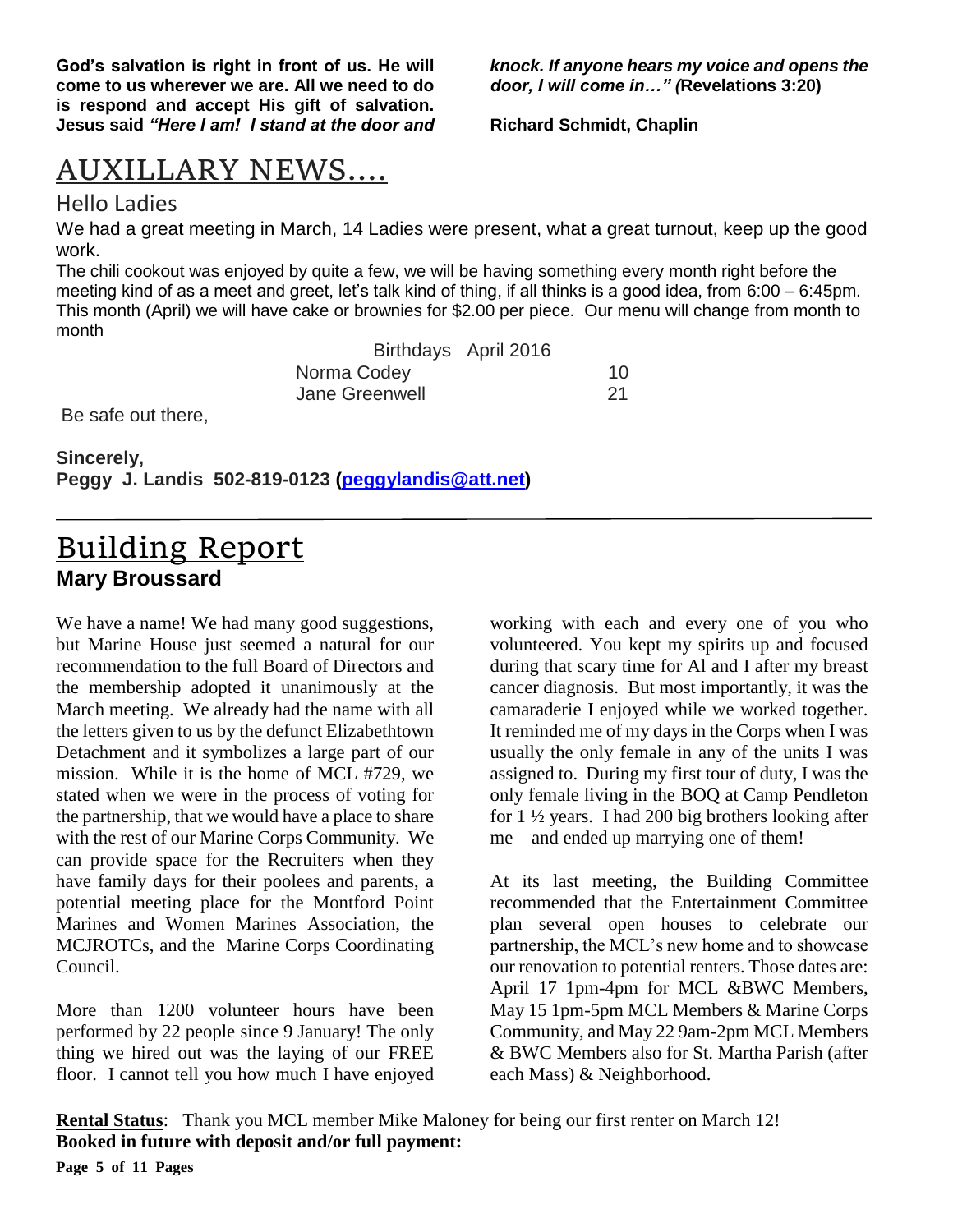### BIRTHDAYS IN AUGUST

| Wallace                 | Allen     | $\mathcal{P}$       | Salyers                   | Dale       | 13                     |                 | Unterreiner Charles | 19 |  |  |
|-------------------------|-----------|---------------------|---------------------------|------------|------------------------|-----------------|---------------------|----|--|--|
| Lichtenberger           | Kathryn 3 |                     | Henderson                 | Stendon 13 |                        | Corey           | Deloris             | 23 |  |  |
| Armento                 | Edmund 5  |                     | Hayes                     | Barlett 14 |                        | Stone           | William             | 24 |  |  |
| Murphy                  | Carl      | 7                   | <b>Sullivan</b>           | Thomas 16  |                        |                 | Harris Jr Kenneth   | 28 |  |  |
| Recktenwald             | George 10 |                     | Gallalee                  | Thomas 16  |                        | Urda            | Peter               | 30 |  |  |
| <b>DUES RENEWALS</b>    |           |                     |                           |            |                        |                 |                     |    |  |  |
| <b>APRIL NEWSLETTER</b> |           |                     |                           |            |                        |                 |                     |    |  |  |
| <b>MARCH</b>            |           | <b>APRIL</b>        |                           | MAY        |                        |                 |                     |    |  |  |
| (PREVIOUS)              |           | (CURRENT)           |                           |            | (NEXT)                 |                 |                     |    |  |  |
| <b>Evans, Cletis</b>    |           | <b>Bailey</b> , Joe |                           |            | <b>Blanton, Gary</b>   |                 |                     |    |  |  |
|                         |           |                     | <b>Colston, Danny</b>     |            |                        | LeFan, Bruce    |                     |    |  |  |
|                         |           |                     | Gatz, Robert L.           |            |                        | Smith, Roger C. |                     |    |  |  |
|                         |           | <b>Hall, Steven</b> |                           |            | <b>Trout, Steven</b>   |                 |                     |    |  |  |
|                         |           |                     | <b>Sechrist, Rick</b>     |            | <b>Whalen, Stephen</b> |                 |                     |    |  |  |
|                         |           |                     | Sullivan, Tom             |            |                        |                 |                     |    |  |  |
|                         |           |                     | <b>Taylor, Jr. Thomas</b> |            |                        |                 |                     |    |  |  |

### **DROP FOR INACTIVITY**

**None this month**

# GOOD TO KNOW…………!

**RIFLE RAFFLE …** The 2016 fundraiser will be the raffle of an M-1 Garand Rifle. Ticket will be distributed at the April meeting by Senior Vice Commandant C J Wychulis who will be coordinating the effort. Up to 1000 tickets will be sold and the drawing will be at the Marine Corp Ball in November 2016

**MEMBER RECRUITMENT INCENTIVE…** In addition to the National Marine Corp League's incentive outline last month, Det. # 729 offers a new model 1911 .45 cal. ACP pistol to the member bringing in the most new members between now and year end June 30, 2017. To qualify, you must recruit at least 5 new members and in the event of a tie, a random drawing will decide the winner

## THIS MONTH IN MARINE CORPS HISTORY…..

**April 3,1945** on Okinawa the Marines seized the Katchin Pennisulua effectively cutting the island in 2 & shortening the time estimated to secure the island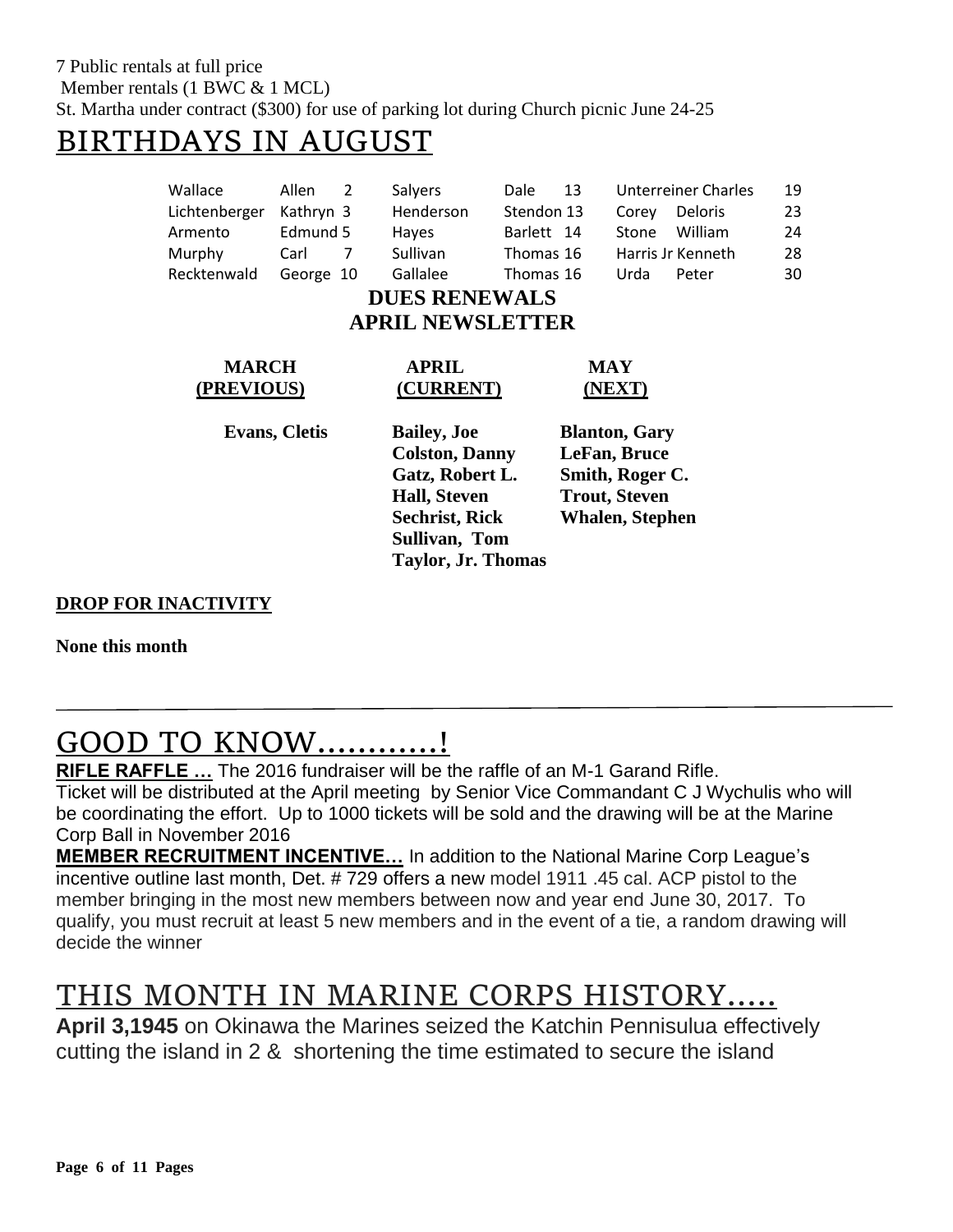**April 15, 1962** the Marines first operational involvement occurred with the Marine air wing arriving at Soc Trang near Saigon to airlift S Vietnam troops into combat

**April 21 1951** Marine pilots flying from the USS Bataan made the first contact and shot down 3 enemy aircraft over the front lines near Pyongyang , Korea

### $\sim$  ~ MINUTES OF GENERAL MEETING ~ ~ KENTUCKIANA DET. #729 MARINE CORPS LEAGUE MINUTES OF GENERAL MEETING 21 MARCH 2016

The meeting was called to order by Commandant John Froehlich at 1910 hours in the usual manner. All other officers were present or accounted for.

There was two applicants for New Membership, 1 transfer from Stonewall Detachment in Virginia, and 2 guests. **Applicant for transfer was Michael R. Smith** who has recently moved back to Louisville. He will be a reinstated member. 1 new member, Mike Belden, was also sworn in. Commandant Froehlich initiated both and welcomed them into the Detachment. There was **one guest**, **Joseph Simon**, who arrived late, was processed for membership.

**Minutes:** Minutes were published in the March Newsletter, there were no corrections to the minutes and minutes were officially filed as published.

**Paymaster Report:** Bob Cross gave an accounting of the General Fund, Building Fund, and Gaming accounts. Motion was made by Mary Broussard to accept the report to file for audit. Motion passed. Report passed and filed for annual audit.

#### **REPORT OF OFFICERS**

#### **COMMANDANT'S REPORT**

**1.** Commandant Froehlich announced that the Rifle Raffle Tickets will be available at the April meeting.

2. Announced that the KVDA has a new Commissioner, indicating the Heather French Henry will be staying on as Vice Commissioner.

3. **Announced that the Detachment has contributed a total of \$2320.00 to the Garrett Thomas Fund.** He also announced that the Board of Trustees approved an additional donation to bring the total amount to \$2500.00.

4. Mary Broussard announced that the "Name the Building Board" narrowed the names down. They unanimously recommended the name "Marine House". After detailing the reasons for this recommendation, **Troy Bowden moved that the permanent name for the building should be "Marine House". The motion was seconded by Marvin Kelley. After a Detachment Vote, the motion was approved unanimously!**

5. Commandant Froehlich also announced that there will be an "Open House" schedule to introduce the Building as follows:

17 April 2016 – Sunday – for the Beuchel Women's Club and the Marine Corps League.

15 May 2016 – Sunday - for the Marine Corps Family including the Recruiting Station, Marine Corps Reserves at Fort Knox, MCJROTC's, WMA, Moffett Point Marines Association and all Marines aiming at prospects in the pipeline.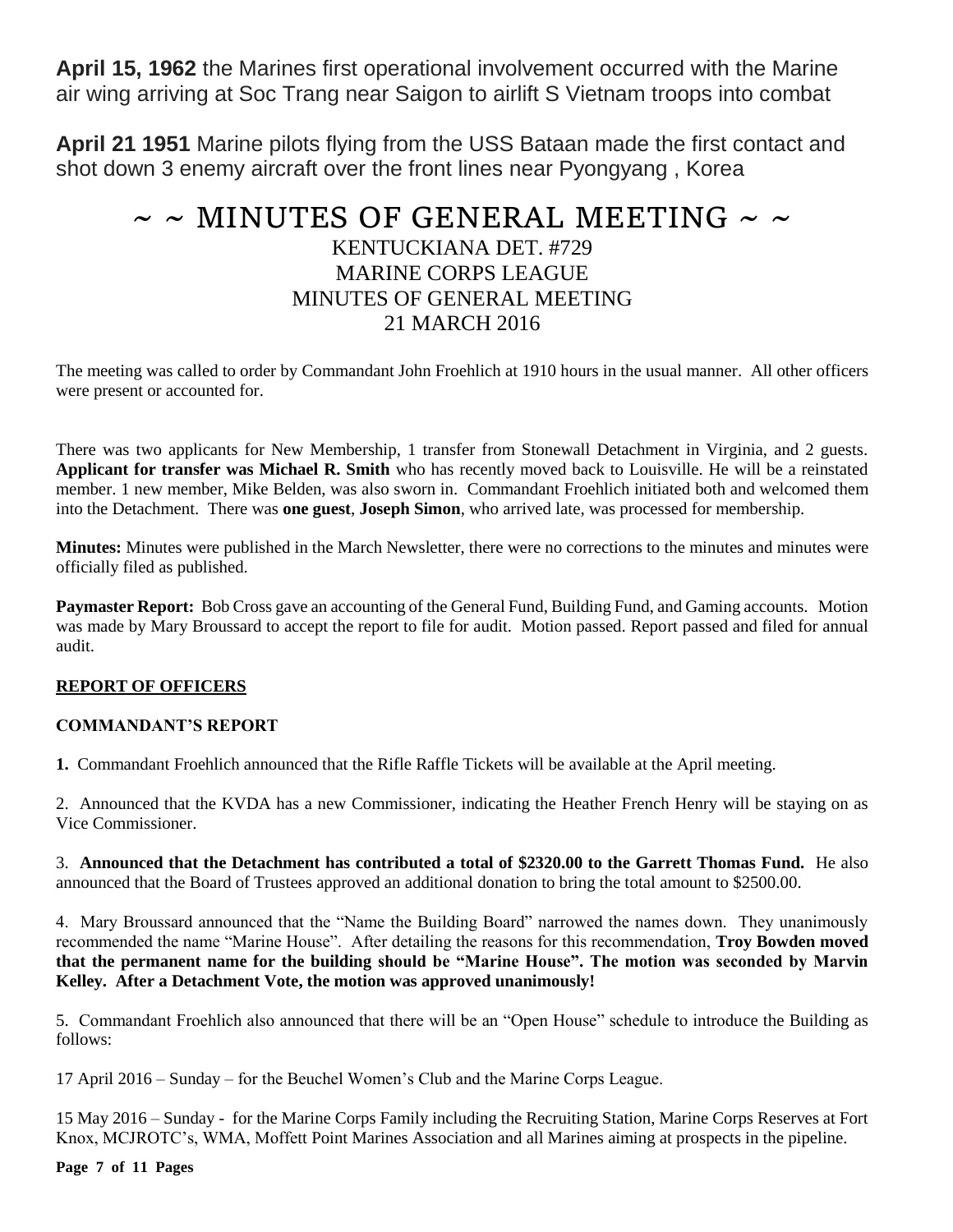22 May 2016 – Sunday – For St. Martha's Church, and the local neighborhood Association.

### **SENIOR VICE COMMANDANT**: No report

#### **JUNIOR VICE COMMADANT :** No Report

1. Finally, Jerry announced that the M-1 Rifle Raffle will be printing our 1000 tickets. Cost to be \$10.00 per ticket. Objective is to sell out these tickets prior to the Marine Corps Birthday. Tickets will be issued for sale next meeting if possible.

2. He also introduced the guest speaker Mr. Don Helton who gave a superb briefing on the construction off the Veterans Park being constructed in Oldham County. Members were very impressed with the presentation and its educational tie in with Oldham County students.

**JUDGE ADVOCATE:** Bob LeBlond indicated that he will publish the Roving Mess information in the newsletter.

**CHAPLAIN:** Richard Schmidt gave health and welfare reports on Tom Varley and Jimmy Trusty, and announced that member Chuck Brown had passed away an hour before the meeting. He covered arrangements to the extent of the knowledge that he had. He encouraged the members to look in on our shut-ins and notifying him of health and welfare of other members.

#### **NO OTHER REPORTS WERE GIVEN DUE TO THE SPEAKER PROGRAM THIS EVENING.**

#### **There was no NEW BUSINESS NOR OLD BUSINESS.**

#### **GOOD OF THE LEAGUE:**

1. Jerry Hester indicated that he has purchased a home near family in Fisher, IN and would be moving shortly. He thanked the Detachment for the experiences he had while working with members of the Detachment.

2. Otis Fox acknowledged the results of the Pistol Team's 2015 competition. Individual awards were presented to Jerry Hester and J.R. Riggs (1<sup>st</sup> and 2<sup>nd</sup> Place in the Masters Division) and the team took 2<sup>nd</sup> Place overall with members, Ken Herrington, Otis Fox, Jerry Hester, and J.R. Riggs.

3. Jack Pike donate 200 Targets to the Pistol Team.

**50/50 drawing was won by Norman Preston earning \$47.00 for the Detachment and \$47.00 for himself. He donated his portion of the drawing back to the Detachment.** 

#### **Commandant Froehlich won the Special Brick provided by Mr. Helton for the new Veterans Park in Oldham County.**

Meeting was adjourned at 20:30.

# Good Firearms Manners and Good Defensive Fitness

### **Otis Fox**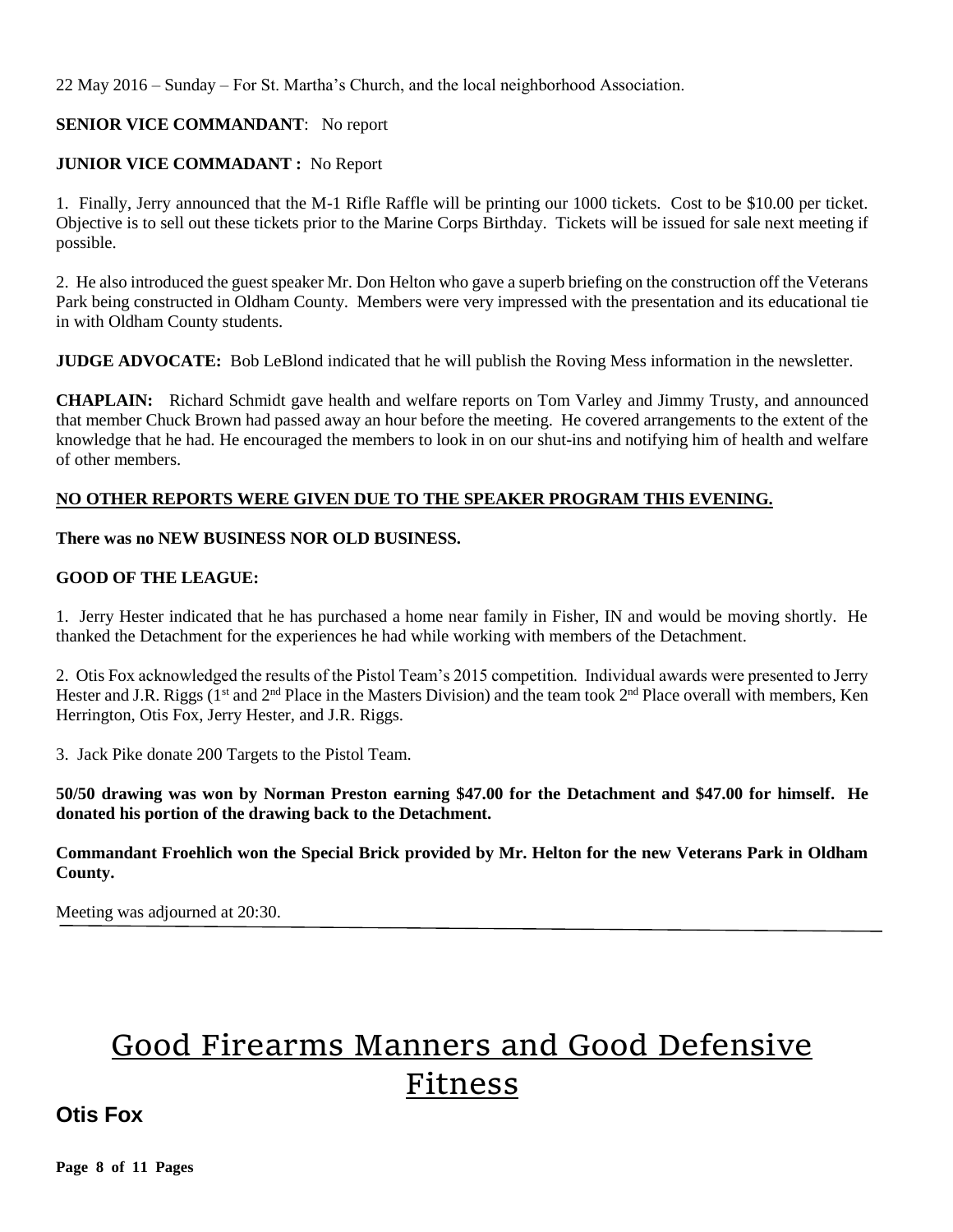The rules of good manners in our society should be practiced by everyone. The rules of good manners in gun-handling, meaning safety procedures and common courtesy, are included in what we call sportsmanlike conduct. Safe, courteous gun-handling techniques also seem to be crossing over into society's rules for polite behavior. Have you been to a firearms competition lately? These are events where you will likely hear people refer to each other as "Sir" or "Ma'am." Strangers will go out of their way to be polite and clearly spoken to each other. There won't be a lot of flippant or coarse language, even among friends. Without going into detail, the firearms handling at these events is highly structured; firearms are loaded and cleared in specific areas at specific times. They are never pointed near the audience or other competitors. The need for good manners seems to follow the need for safety.

Let's consider our own practices away from the firing range. How do we handle guns in our own homes? Do we know where all our guns are stored? Do we allow children into rooms where guns are hidden, but still accessible? How do we show our new gun to a friend, so that he can check it out? Let's go back to the first rule of firearms safety, before we do a private gun show at home. *The gun is always loaded.*

You take it out of your safe, open the action, and check the empty chamber – even though you know it is unloaded. Hand it to the other person, while pointing it away from everyone else in the room. He repeats this procedure when he hands it back to you. If the gun was loaded, what was the step you should have done, before you opened the action?

Whenever you practice at the range, always verify the empty firearm before you transition into some other activity, like setting up your targets. If you practice with friends, make it a point of habit to call out range commands to each for loading "going hot!" or for clearing "unload and show clear!" It doesn't matter what you say, just as long as you follow a safety routine.

It's fun to see how much over-the-top politeness you can work into your safety procedures with a group of friends at the range: "Sir, do you understand this course of fire? You may load and make ready!"

When we're finished having fun, being polite and staying safe at the range, it's time to enter the responsibilities of concealed carry in a world that's often unsafe. Some of us enter into a state of false security when we strap on our concealed carry weapon and venture out. Maybe we feel even safer because we have actually been to the range and practiced. Maybe we've even gone to the trouble of getting some professional training on self-defense, after we acquired our concealed carry permit. But there is one thing that we usually overlook as we get older. Here's an excerpt from the US Concealed Carry Association magazine; February  $19<sup>th</sup>$ , 2016 article entitled "Fit to Fight" by Kevin Michalowski, Editor. This explains perfectly your *responsibility for personal fitness*:

"A real-world deadly force encounter could very likely put you in a physical struggle as you try to create distance from your attacker, defend and access your weapon, direct a family member out of harm's way, or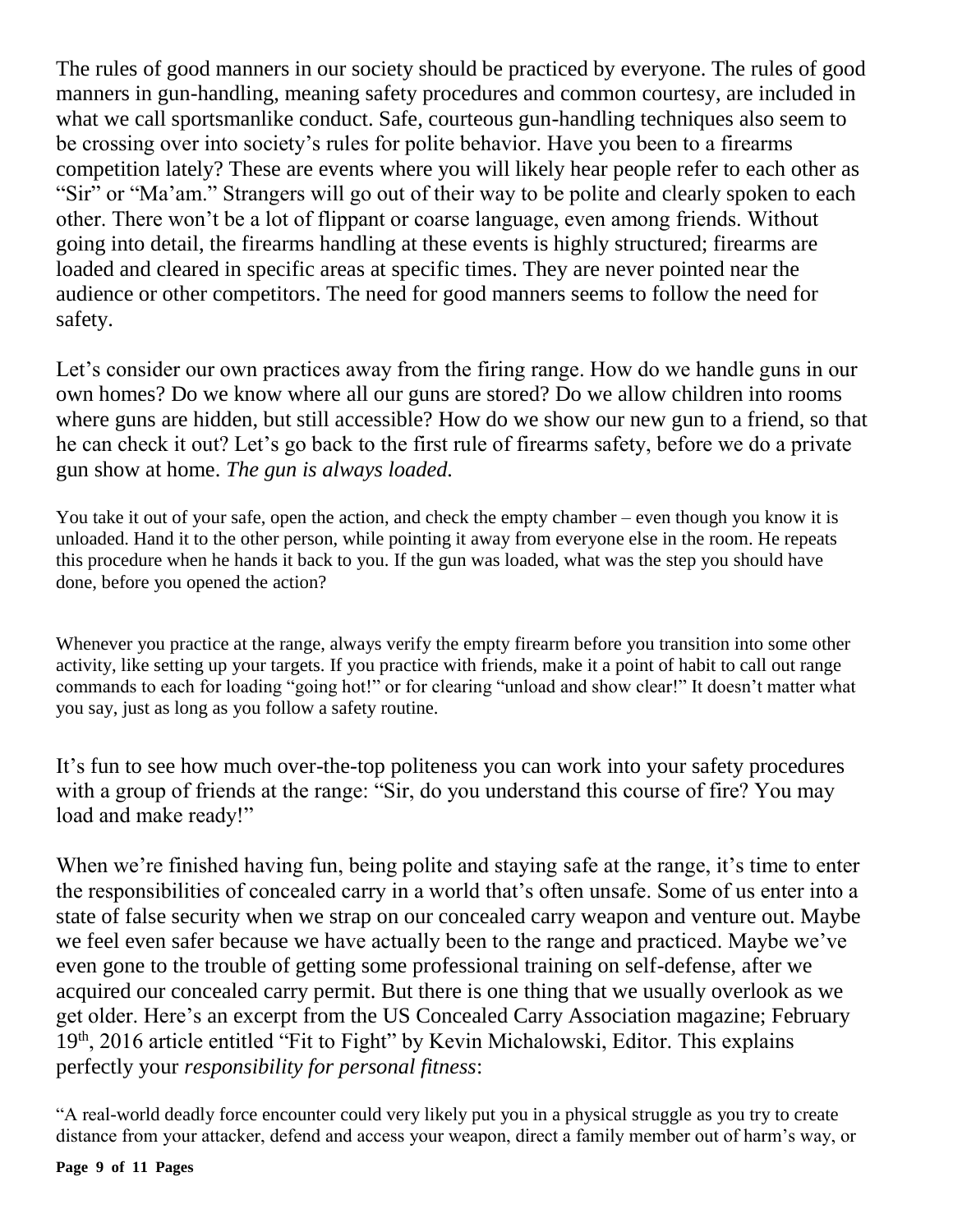attempt to redirect a sudden assault. These are all things that require immediate explosive action. If you are in poor physical condition, moving from zero to 60 as fast as possible could cause problems. Rapid movement under stress could cause anything from a pulled muscle to a complete loss of balance. You could be out of the fight before you know it.

Now, I know what I will hear from many readers: "I'm not as young as I used to be!" I get that. But if you are still able to walk around, then I suggest you start walking around. Get moving. Work out according to your age and ability. Of course younger people can do more vigorous exercises—and if you are able to do it, you should do it. But if you are older, something as simple as a daily walk can help you get started.

What you are going to need includes improved arm and hand strength, better balance, and improved cardiovascular health. I'm not saying you need to become an Olympic athlete; I'm saying you need to improve your current level of fitness. We can all get better. We can all take a few minutes each day to exercise. All it takes is a 20-minute walk and some simple weightlifting.

You can do this. If you claim to have the heart of a warrior, you can improve that heart with some regular exercise."

Semper Fi,

### **Kentucky Department of Veterans Affair (KDVA) Info**

**FRANKFORT, KY (March 15, 2016)** Governor Bevin has appointed Retired Brigadier General Norman E. Arflack as the new Commissioner of the Kentucky Department of Veterans Affairs (KDVA). "General Arflack is a true servant leader," said Governor Matt Bevin. "I knowKentucky's veterans will benefit greatly from his four decades of service in the military, the Kentucky National Guard, and our state government. I am also delighted that Heather French Henry has agreed to serve as Deputy Commissioner. We value her insight and expertise on veteran issues and appreciate her continued service to the Commonwealth."

"One of our initial priorities will be to work with veteran organizations to help place qualified candidates in unclassified appointments across our administration," continued Governor Bevin. "We value the character, commitment and competence of our veterans and welcome their ongoing willingness to serve." "I am honored and humbled by this appointment," General Arflack said. "Commissioner of KDVA is a once in a life time opportunity that will allow me to extend my service to this great nation while insuring that out veterans are adequately cared for. KDVA is already a national leader in providing benefits and services to our veterans, and I look forward to continuing and exceeding those achievements."

"I am humbled to be asked to continue to serve our veterans in this role at KDVA," Deputy Commissioner Heather French Henry said. "I greatly appreciate Governor Bevin recognizing the accomplishments of our leadership team. We are all honored to continue to serve."

General Arflack has a long and distinguished military career. He served as an enlisted soldier from 1970 prior to completing OCS in 1975. He is a graduate of Armor Officer Course (Basic and Advanced), Command and General Staff Officer Course, and the US Army War College and served in staff and command positions commensurate with his rank. His most notable awards and decorations include Army Commendation Medal, the Army Achievement, the Army Reserve Component Achievement Medal, the Armed Forces